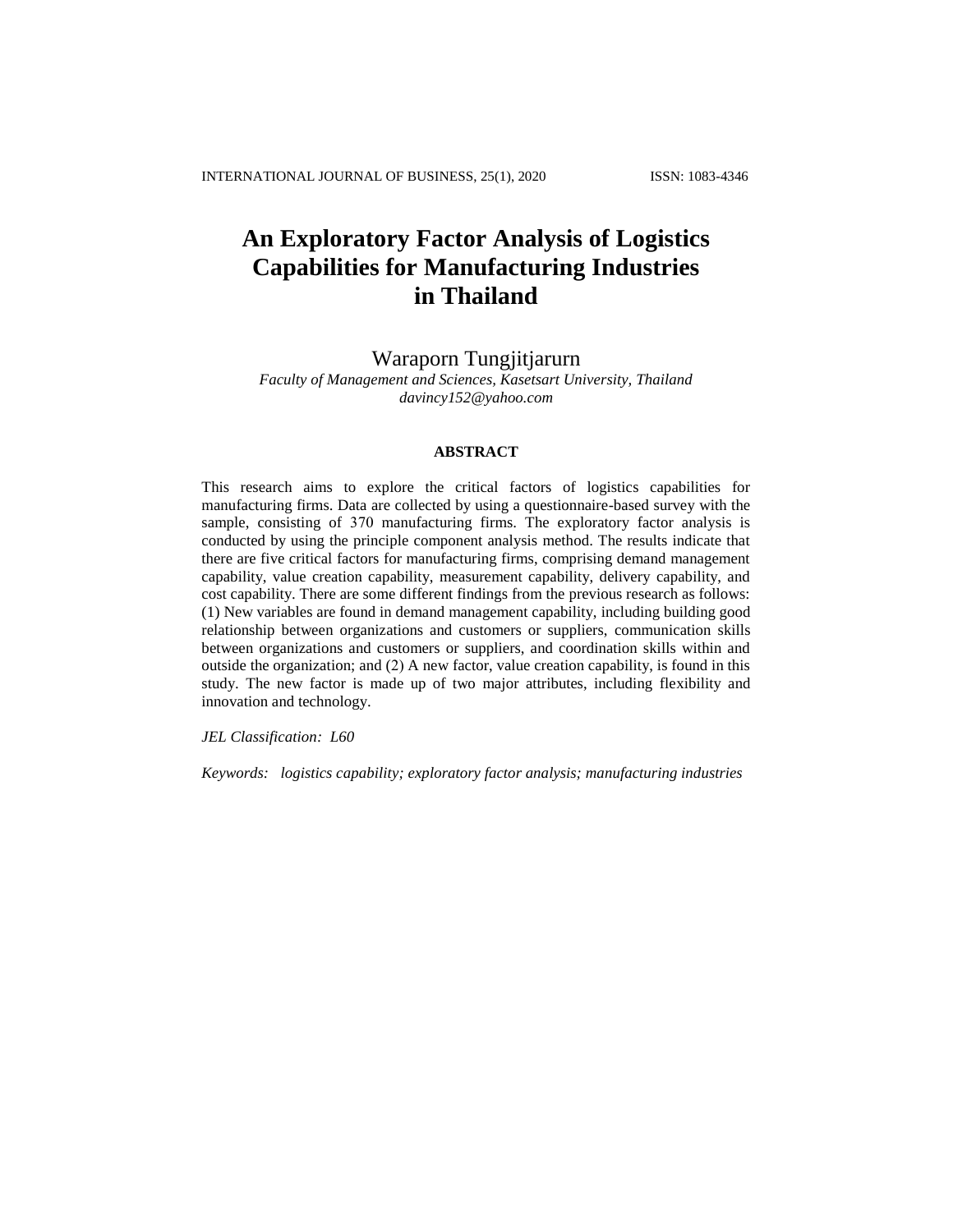# **I. INTRODUCTION**

Logistics had been considered as a source of competitive advantage over the past several years (Bowersox et al., 1999; Zhao et al., 2001; Mentzer et al., 2004). Therefore, many organizations devised logistics strategies to ensure greater competitiveness than their competitors, such as cost reduction, work efficiency improvement, and customer satisfaction creation. The findings of the previous studies mentioned about the organization competitiveness that the said competitiveness emerged from resources available in the organization, and these resources would contribute to organizational core competency development (Barney, 1991; Teece et al., 1997). Many organizations possessed various resources, so they should develop specific capabilities so that these capabilities would encourage superior performance of the organization (Morash et al., 1996). Thus, to create sustainable competitiveness, the organization had to develop specific capabilities and ensure superior performance (Gallon et al., 1995).

Logistics capability was regarded as a significant factor contributing to the organization competitiveness (Bowersox et al., 1999; Zhao et al., 2001, Liu and Luo, 2012; Mentzer et al., 2004). Therefore, logistics capability development of the organization is very important, especially in the current time when business operations are complicated and highly competitive. A large number of foreign studies explored the concept of logistics capability, and these studies suggested that logistics capability was a significant factor contributing to outstanding performance (Gligor and Holcomb, 2012; Ralston et al., 2013; Cho et al., 2008). This concept is consistent with the Third National Logistics Development Strategy (2017-2021), with the aim of encouraging Thailand to have logistics competitiveness, enhancing efficiency in trade facilitation, enabling Thai logistics operators to achieve business performance domestically and internationally, and increasing productivity of logistics personnel. The development plan was clearly specified in the third strategy. The development of contributing factors to logistics in the second strategy described the development of logistics personnel's quality to meet the international standards, as well as fulfilling requirements of the business sector. Accordingly, the 12th National Economic and Social Development Plan (2017-2021) described how to develop and raise standards of logistics and supply chain management system to meet the international standards, support value added throughout the supply chain, as well as enhance and develop the capability of human capital by encouraging human workforce to acquire occupational knowledge and skills as required by the job market. This study recruited samples from factories in Chonburi province which possesses high capabilities in the industrial sector of Thailand, as well as being designated for the development of the Eastern Economic Corridor (EEC), a governmentdriven project for industrial promotion and enhanced competitiveness of Thailand under the Thailand 4.0 national policy. The province is home to Laem Chabang Port, the main deep sea port of Thailand, plus a great location near Suvarnabhumi Airport, serving as the country's main commercial gateway.

Nevertheless, there has been a few studies in Thailand on logistics capability as required by the organizations in the manufacturing industry. Therefore, this study aims to explore logistics capability as required by the organizations in order to provide business operators with useful data for planning human resources development so as to enhance efficiency and effectiveness of manufacturing companies in Thailand.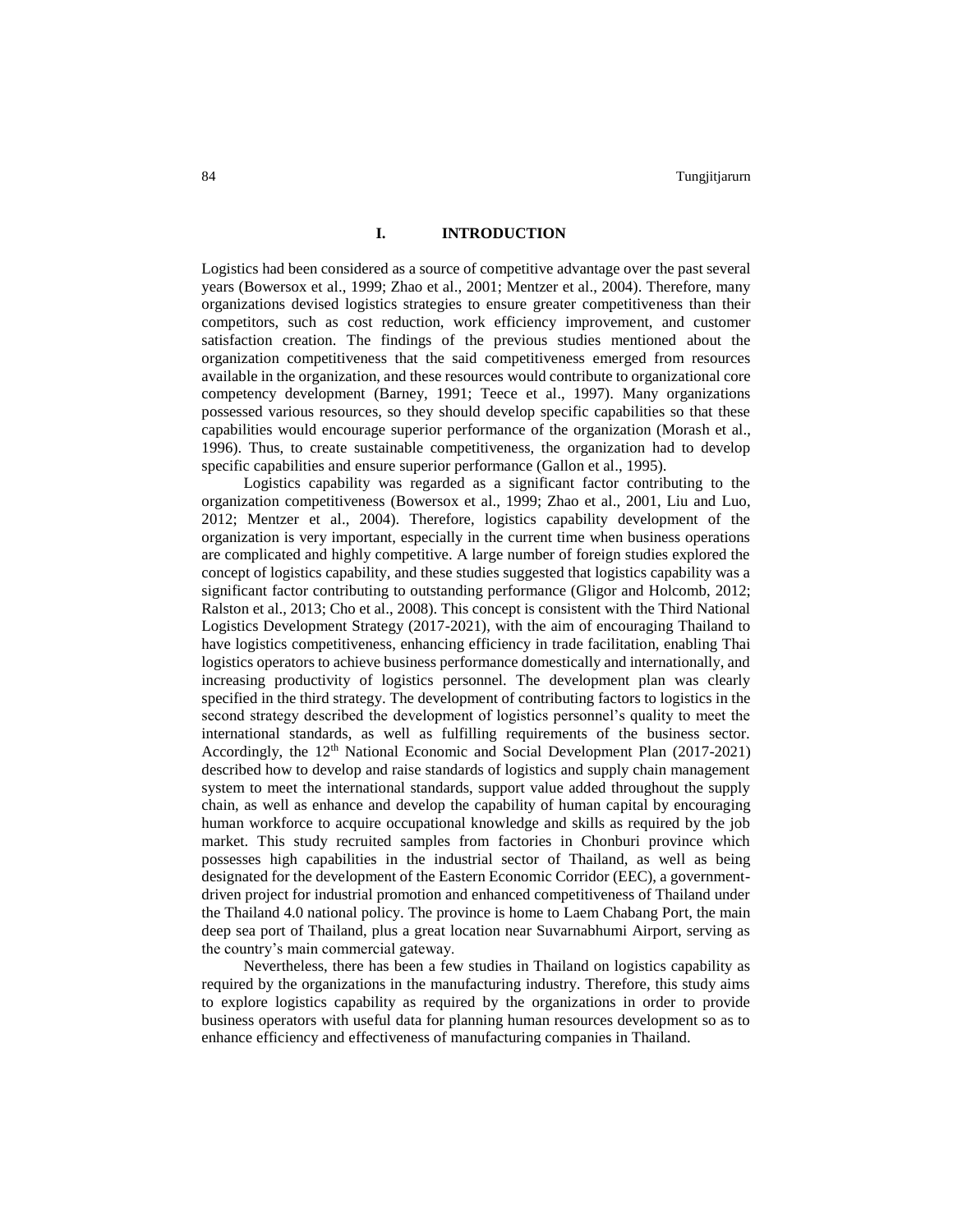The objectives of this research are as follows: (1) To explore logistics capability of manufacturing companies in Chonburi province; and (2) To conduct the exploratory factor analysis on logistics capability of manufacturing companies in Chonburi province.

#### **II. LITERATURE REVIEW**

Many researchers conducted studies and categorized logistics capability as per the following details:

Innovation Capability is considered a key capability necessary to be developed by each organization to ensure greater competitiveness than competitors. Fawcett et al. (1997) stated that the innovation capability was a rapid increase in value-added logistics services, including lead time reduction, and the capability of the logistics system in providing new better logistics services. Similarly, De Martino et al. mentioned that the innovation needed to be able to increase customers' satisfaction. "New" and "helpful" services would be regarded as the innovation. Thus, logistics innovation needed to be new services that had not been previously offered. Successful innovation had to rely on key components, i.e., technology, knowledge, and network. Ho and Chang (2015) defined the innovation capability as the ability to apply a new concept to creating new products and services or new processes. In addition, the results of the study presented a positive relationship between the innovation capability and superior performance. Likewise, the study of Yang et al. (2009) revealed that the innovation capability enhanced the ability of container transport service providers in providing logistics services. Therefore, container transport service providers should develop the innovation capability in order to be distinguished from other logistics companies offering similar services. Moreover, Ralston et al. (2013) stated that key capabilities of the organizations that had significant impacts on logistics performance were logistics innovativeness and logistics service differentiation. The study of Ralston et al. (2013) also found that logistics innovativeness stimulated logistics service differentiation since the organization had the ability to develop new logistics processes or services in response to new initiatives of competitors. In this regard, variables used to assess the innovation capability in previous studies included the ability of the logistics system to offer new better logistics services, use of new and competitive technologies to enhance work efficiency, packaging innovation, and so on (Fawcett et al., 1997; Lu and Yang, 2006; Rajapathirana and Hui, 2018).

Information Technology Capability – Useful information technology could encourage organizations to make right decisions in business operations, and contribute to long-term competitiveness (Fawcett et al., 1997) since the information technology capability enabled organizations to analyze the market demand ahead of their competitors, and fulfill customers' requirements by launching new products as required by customers (Jie and Zefu, 2013). The study of Fawcett et al. (1997) revealed that the improvement of the information capability could be achieved by investing in the innovation technology because modern technologies helped collect the data in a correct and timely manner, resulting in continuous improvement of corporate performance. Accordingly, the study of Pisitkasem (2016) on effects of logistics capabilities on efficiency of automotive parts industry in Thailand suggested that any organization with information technology capabilities would achieve cost, time, and reliability efficiencies. Moreover, the study of Shang and Marlow (2005) stated that the information-based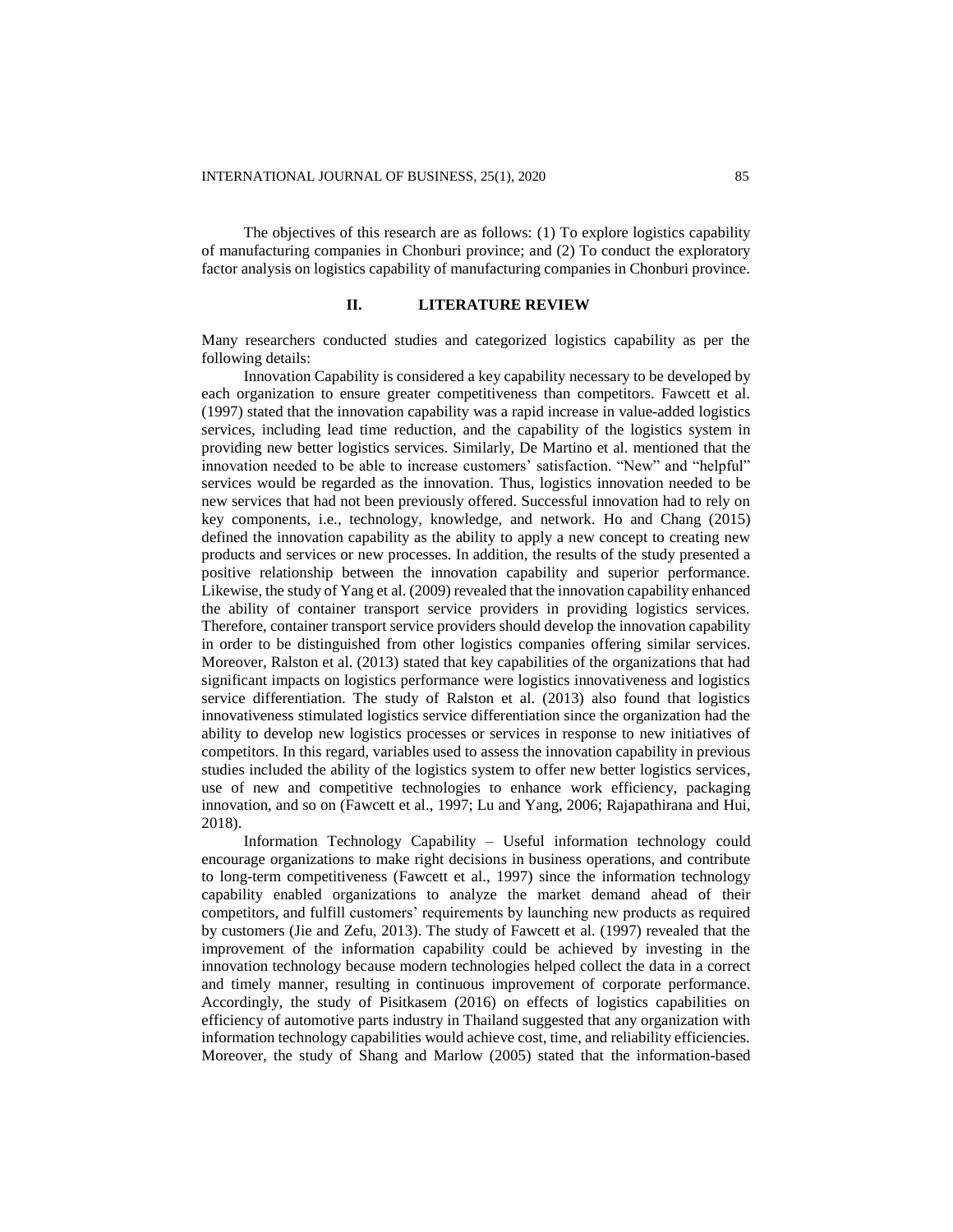capability consisted of 2 major components as follows: (1) Information sharing; and (2) Information technology. The information technology would support the improvement of multiple tasks in organizations; such as cost reduction together with service improvement. Therefore, several organizations put emphasis on the investment in the information technology so as to ensure competitiveness. Meanwhile, the information sharing is defined as sharing the key information with supply chain partners in a correct and timely manner that could fulfill requirements and benefit business operations. Common variables used by organizations to assess this kind of capability included accuracy of organizational information, availability of information that was functionally convenient, additional applications in the logistics information system of organizations, and so on (Shang and Marlow, 2005; Zhao et al., 2001).

Delivery Capability – Normally, the delivery is defined as speed and reliability (Sarmiento et al., 2007). If any organization achieved on-time delivery, this indicated remarkable performance of the organization, for example, Proctor & Gamble reduced the delivery lead time in order to accelerate the delivery time and fulfill product demands of Wal-Mart (Fawcett et al., 1997). The study of Morash et al. (1996) defined the delivery into 2 items as follows: (1) Delivery speed was defined as the ability to reduce lead time from receiving orders until delivering products and services to customers to be as nearly zero as possible; and (2) Delivery reliability was defined as the ability to deliver the right quantity on the date as required. In addition, the study also found that the delivery reliability was extremely important to senior executives' perception. Accordingly, the study of Boonpattarakan (2012) on competitive capabilities of logistics businesses in Thailand revealed that reliability and speed of services were regarded as key factors contributing to competitive capabilities. Similarly, several studies used speed and reliability to assess the logistics capability of organizations (Cho et al., 2008; Morash, 2001; Fawcett et al., 1997; Sarmiento et al., 2007; Morash et al., 1996). Thus, to ensure competitiveness, executives needed to put emphasis on the delivery reliability and delivery speed. In addition, on-time delivery and coverage were also significant variables that reflected the delivery capability, while several studies found that the organizations used these variables to assess the business performance (Morash et al., 1996; Lu and Yang, 2006; Fawcett et al., 1997).

Demand Management Capability – According to the study of Morash (2001) on the supply chain strategy, capability, and performance, it was found that customer service and quality were ranked as the first priority and the second priority, respectively. When comparing with other capabilities of the supply chain, customer service and quality belonged to demand-side capabilities that tended to be more important than supply-side capabilities that included cost, productivity, and speed. Accordingly, the study of Mentzer et al. (2004) stated that "demand-side capabilities" consisted of 2 items, namely, "quality" and "customer service". Logistics quality was defined as the ability to supply products or materials in accordance with customers' requirements and standards (Morash et al., 1996), as well as customers' satisfaction with logistics services (Fawcett et al., 1997). Meanwhile, the customer service was defined as the process of delivering products to customers through an added-value approach (Liu and Lyons, 2011 cited in Kuo et al., 2017). Variables used to explore the said capability included customer services before and after sales, delivery speed and reliability, ability to fulfill customers' requirements, availability of inventory, data accuracy, and so on (Morash et al., 1996; Mentzer et al., 2004; Cho et al., 2008; Yu et al., 2017).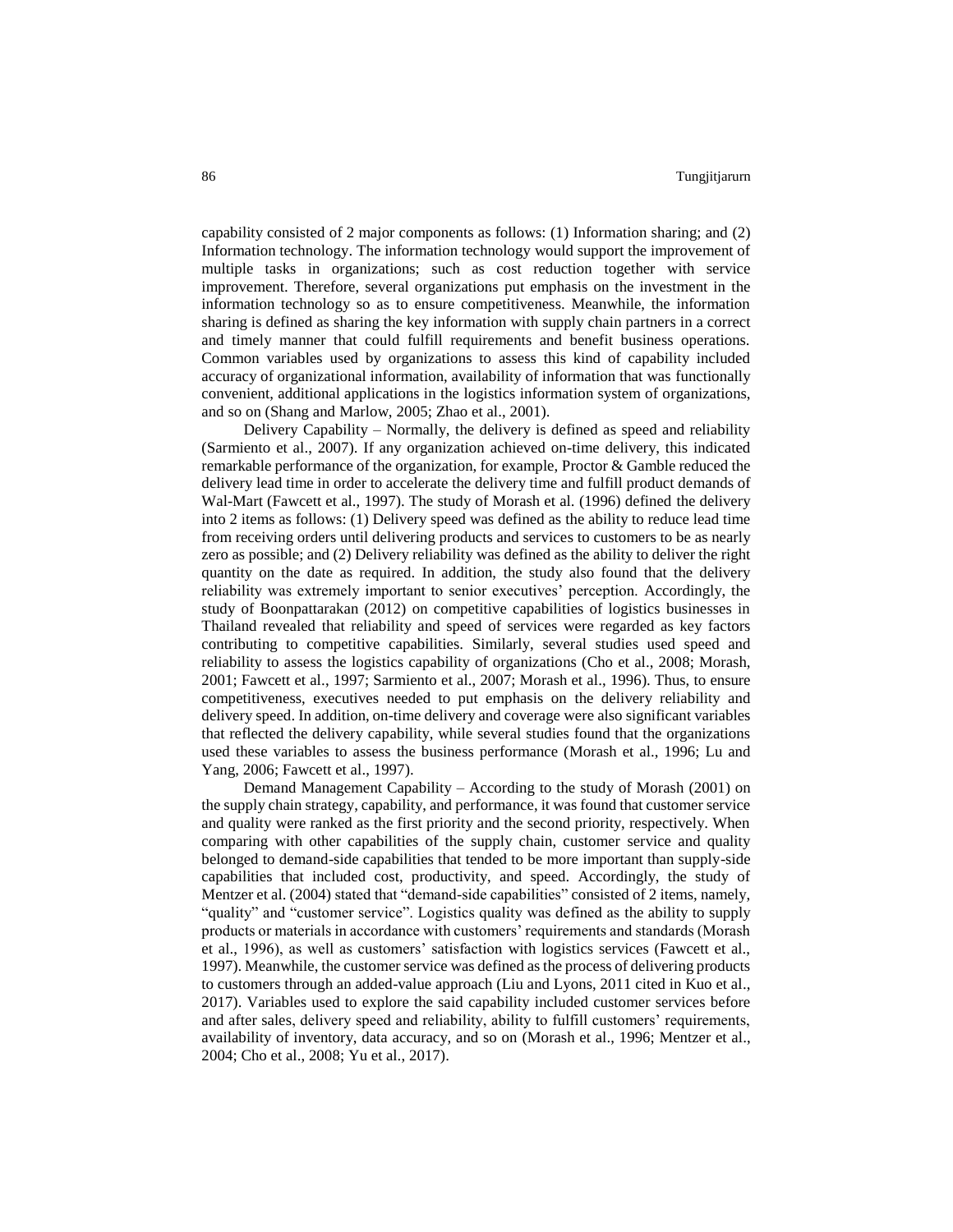Quality Capability – Fawcett et al. (1997) defined the quality capability as customers' satisfaction with logistics services, including the ability of the logistics system to promote success of customers. Moreover, the quality could be also assessed by the number of complaints against logistics services. Lin et al. (2012) defined the quality capability as the delivery of products and services with ultimate quality on a regular basis. In addition, Yu et al. (2017) stated that the quality of logistics services included timeliness, availability, and condition and quality. The study of Morash (2001) revealed that the quality was important to business operations of each organization, while variables used to assess the quality in the study included delivery reliability, regular fulfillment of purchase orders, avoidance of problems, avoidance of material discontinuity, solutions and complaints, product replacement, product recall, and so on (Fawcett et al., 1997; Morash, 2001; Lin et al., 2012; Yu et al., 2017).

Cost Capability – The ability of cost management was one of strategic capabilities which could positively affect the companies' accomplishment in business competitions (GroBler, 2010). Likewise, the study of Chavez et al. (2017) found that the cost could significantly affect the improvement of corporate performance. Normally, the cost was defined as expenses for providing products and services for customers through efficient methods in relation to the cost, as well as being able to sell at a low price (Lin et al., 2012). Several studies revealed that most organizations used logistics cost to assess corporate performance (Morash, 2001; Esper et al., 2007; Fawcett et al., 1997; Cho et al., 2008). Some examples of the cost used to assess organizational capability included the cost of goods distribution (Morash et al., 1996), the cost of transportation, the cost of inventory, and the cost of logistics workforce, and so on (Fawcett et al., 1997).

Flexibility Capability – Fawcett et al. (1997) defined the flexibility as the ability to fulfil specific and non-routine requirements, involving the ability of the logistics system to manage unexpected incidents, and the ability of the logistics system to fulfill customers' requirements promptly. Similarly, Lorenzinia et al. (2018) defined the logistics flexibility as the ability of the organization to fulfill customers' changing requirements. Liu and Luo (2012) defined the flexibility capability as the ability to adapt to unexpected situations. Although the findings of the study of Liu and Luo (2012) revealed that the flexibility capability did not affect business performance, it could have impacts on organizational competitive advantages. Therefore, each organization should put emphasis on the flexibility capability that would affect long-term competitiveness of the organizations. The study of Chavez et al. (2017) found that the flexibility could significantly affect the improvement of corporate performance. Accordingly, the study of Hartmann and De Grahl (2011) revealed that the flexibility of logistics service providers could have impacts on customer loyalty. Similarly, the study of Pisitkasem (2016) found that any organization with flexibility capability would also achieve time efficiency. Therefore, the flexibility could be regarded as a capability significant to corporate performance.

Measurement Capability – Esper et al. (2007) defined the measurement capability as the level of monitoring of both internal and external operations performed by each organization that had to be in line with strategies so as to ensure accurate, detailed, relevant, and prompt information for strategic planning and daily decision-making. In addition, the measurement capability could transform business goals into specific measurement of operations and financial targets being of importance to the supply chain. Several studies reported that the measurement of logistics performance was very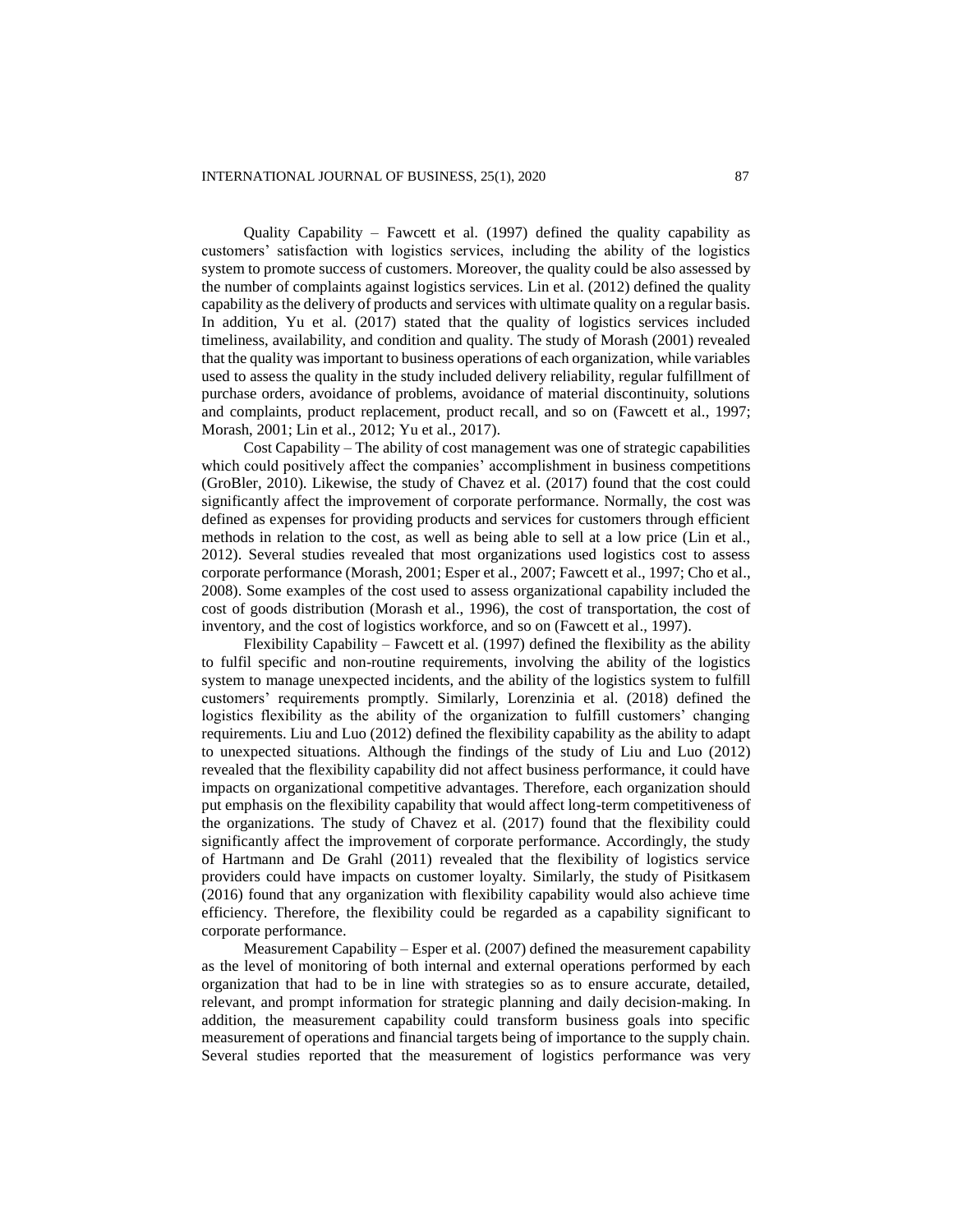important to organizational success (Fawcett and Copper, 1998). The study of Shang (2004) divided the measurement capability into 2 types as follows: General measurement, and benchmarking. General measurement involved the assessment of each operational function, total cost analysis, and customer-oriented measurement. Meanwhile, the benchmarking was an important process leading to the reengineering so as to support work improvement. The results of the study found that the general measurement was significant to the organization as it did not only enhance the benchmarking capability, but also promoted good performance of the organization. Also, the benchmarking took a significant role as it could directly affect financial performance of the organization. Likewise, the study of Fawcett and Copper (1998) explored the measurement of logistics performance from 5 types of indicator, including asset management, cost, productivity, customer service, and logistics quality. The findings of the study revealed that the number of variables or indicators for measurement in each type increased from the year 1989, compared to the year 1994, based on the survey conducted in leading companies. This indicated that each organization had improved its measurement capability. Therefore, the findings implied that when leading companies put emphasis on the performance measurement, these companies would acquire information that were more sufficient, accurate, detailed, relevant, and functionally available, such as for strategic decisionmaking. Therefore, the measurement capability took a significant role in improving organizational performance.

Based on the aforementioned literature review, there had been some studies on the logistics capability mainly in the viewpoint of foreign researches. Thus, this study aimed to explore the logistics capability in the viewpoint of Thai industry. This study defined the *"logistics capability" as the ability of the organization to manage logistics operations that was distinguished or superior to competitors"*, comprising cost, quality, delivery, flexibility, innovation, measurement, demand management, information technology, etc.

# **III. RESEARCH METHODOLOGY**

The research methodology of the study on the logistics capability consisted of characteristics of population and sample, research instruments, and analytical statistics as described below.

# **A. Population and Sample**

The populations in this study were manufacturing firms in Chonburi province. Based on the data of the Department of Industrial Works, Ministry of Industry, there were 4,987 registered factories with industrial licenses as of the end of 2017 in Chonburi province. As for the sample size, the researcher used the formula of Taro Yamane to calculate the sample size from finite populations (Pasunon, 2007). In this regard, the error bound was determined to be 0.05, resulting in the sample size being equal to approximately 370.

# **B. Research Instruments and Validation of the Instruments**

This study used the questionnaire to collect the data. The questionnaire consisted of 2 parts: Part 1 – Information on logistics capability of the manufacturing industry; and Part 2 – General information of organizations and respondents.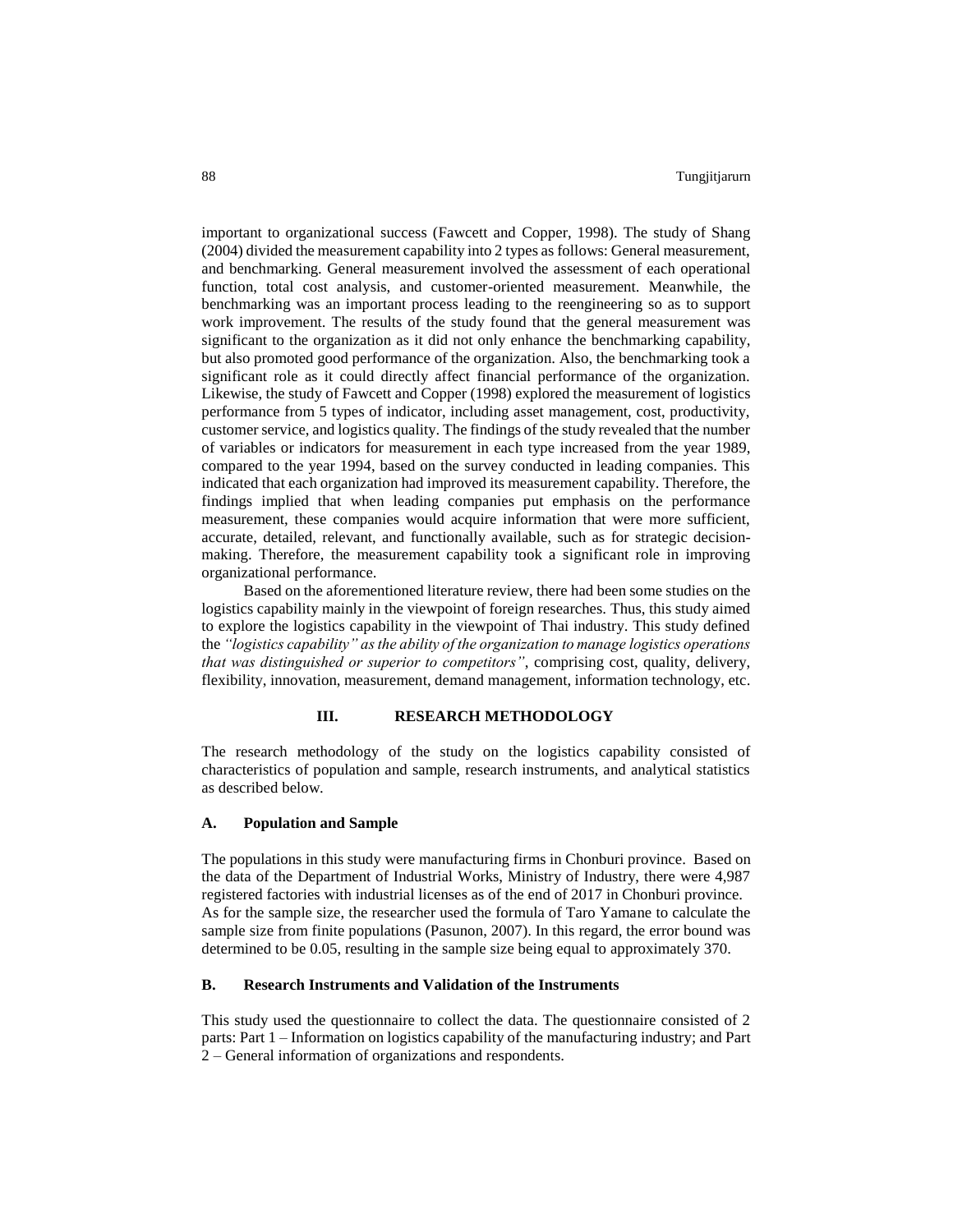The questionnaire on logistics capability of the manufacturing industry was validated by 4 experts in the field of logistics and supply chain in order to ensure content validity and item-objective congruence. Then, the researcher revised the questionnaire as recommended by the experts.

The researcher had 30 samples in the target group try responding to the questionnaire in order to test the reliability, resulting in 0.954 of Cronbach's Alpha Coefficient that indicated the data appropriateness.

# **C. Data Analysis**

Part 1 – General information of organizations and respondents would be analyzed by the descriptive analysis. Details of the information on the samples were presented by frequency distribution and percentage in order to explain the collected data regarding details of factories and respondents, such as characteristics of business types, types of business ownership and company size of respondents.

Part 2 – The data of logistics capability of the manufacturing industry in this study would be analyzed by the exploratory factor analysis in order to explore the factors of logistics capability necessary for personnel at work so as to enhance efficiency and effectiveness of organizational performance as required by business operators. This study would use the factor extraction to find the factors being able to replace all variables through the Principal Component Analysis (PCA), and Varimax.

# **IV. RESULTS**

The analysis results could be divided into 2 parts as follows: Part 1: General information of organizations and respondents; and Part 2 – The information on logistics capability of the manufacturing industry in Chonburi province.

#### **A. Part 1 – General Information of Organizations and Respondents**

The analysis of general information on organizations and respondents provided the following results:

Most surveyed organizations were 183 companies owned by Thai people, accounting for 49.5%, followed by 119 foreign companies, accounting for 32.2%, and 68 joint venture companies, accounting for 18.4%. When analyzing the data of countries which invested in the form of joint venture or owned foreign companies, it was found that Japan was in the first rank with a total of 131 companies, accounting for 71.6%, followed by Netherlands, accounting for 9.3%, and other countries, i.e., Hong Kong, China, Dubai, England, Germany, India, Indonesia, Turkey, Korea, Mexico, Sweden, Taiwan, USA, and so on.

Most businesses in the study were in the small scale type. There were 106 companies having less than 200 employees, accounting for 28.6%, followed by 78 companies in the large scale type having more than 2,000 employees, accounting for 21.1%, 75 companies having 200-500 employees, accounting for 20.3%, 59 companies having 501-1,000 employees, accounting for 15.9%, 35 companies having 1,001-1,500 employees, accounting for 9.5%, and 17 companies having 1,501-2,000 employees, accounting for 4.6%.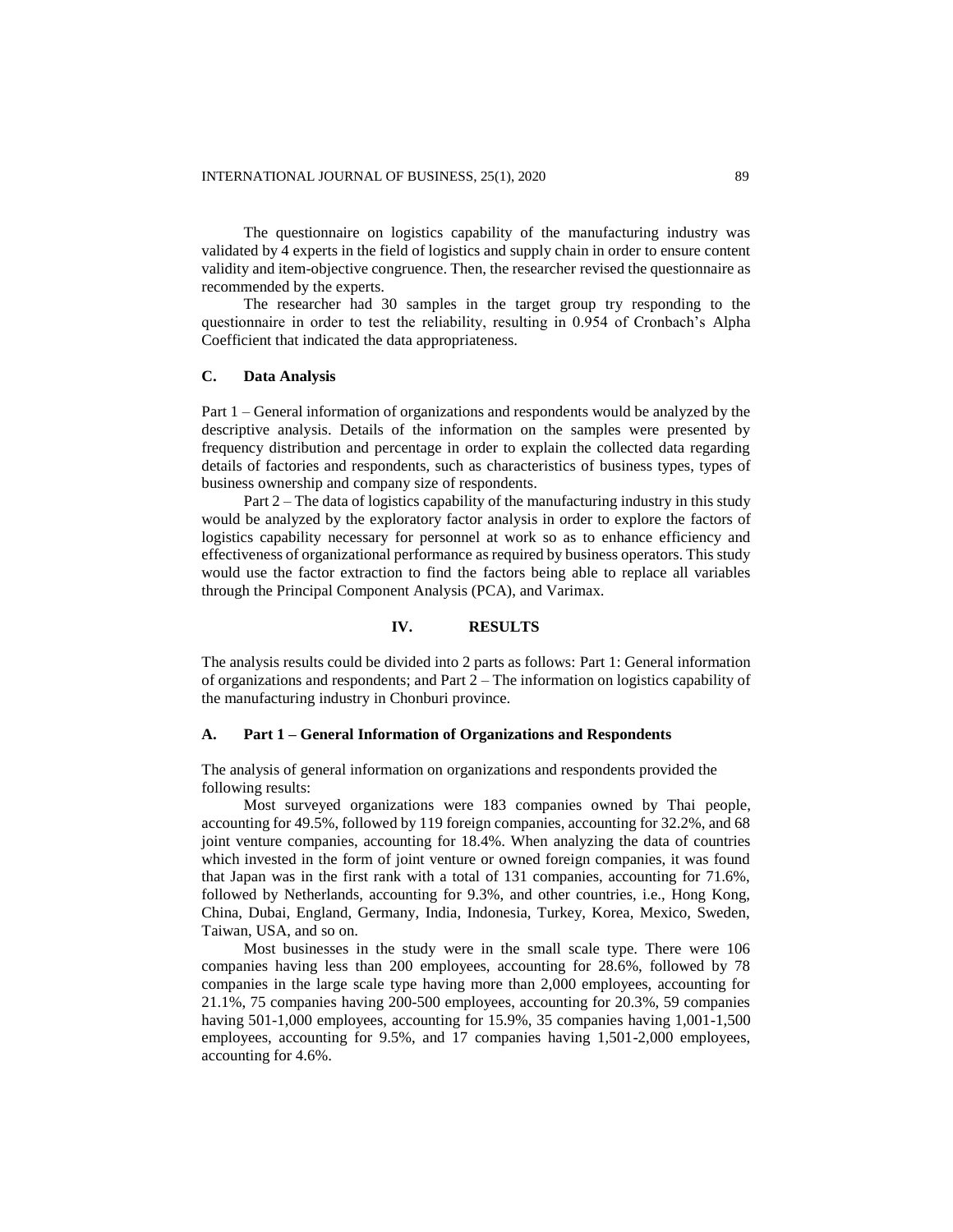As for the type of business, most surveyed companies, totalling 75 companies, were in an auto accessories/auto parts/automobile business, accounting for 20.3%, followed by 72 companies in an electrical appliances/electronics/computer business, accounting for 19.5%, 65 companies in a food and beverage business, accounting for 17.6%, 17 companies in a plastic business, accounting for 4.6%, 16 companies in a construction tools and equipment business, accounting for 4.3%, 13 companies in a furniture and woodworking business, accounting for 3.5%, 11 companies in a petrochemical and chemical supplies business, accounting for 3.0%, 9 companies in a rubber and rubber products business, accounting for 2.4%, 8 companies in a shoes and leather products business, accounting for 2.2%, 5 companies in a clothing/garment/textile business, accounting for 1.4%, and 2 companies in a healthcare products/cosmetics products/pharmaceutical business, accounting for 0.5%, respectively. As for companies in other types of business, accounting for 20.8%, they were in the following businesses: medical devices, steel, sports equipment, safety equipment, packaging, consumer products, sheet glass, and so on.

# **B. Part 2 – The Results of the Exploratory Factor Analysis**

Based on Table 1, Kaiser-Meyer-Olkin Measure of Sampling Adequacy or KMO was equal to 0.952, a higher value than 0.5 and a value as nearly as 1. This indicated that the surveyed data were appropriate with the factor analysis technique (Vanichbancha, 2009). As for the results of Bartlett's Test of Sphericity, Chi-Square was equal to 9050.130. This revealed that variables were related to one another with a 0.000 level of statistical significance, suggesting that the surveyed variables could be used to conduct the exploratory factor analysis.

| <u>intro</u> and barren s test                   |          |
|--------------------------------------------------|----------|
| Kaiser-Meyer-Olkin Measure of Sampling Adequacy. | 0.952    |
| Bartlett's Test of Sphericity Approx. Chi-Square | 9050.130 |
| df                                               | 435      |
| Sig.                                             | 0.000    |

| Table 1                |  |
|------------------------|--|
| KMO and Barlett's test |  |

| Table 2<br>Total variance and Eigenvalues |        |                     |               |        |                                 |                                     |       |          |                                   |
|-------------------------------------------|--------|---------------------|---------------|--------|---------------------------------|-------------------------------------|-------|----------|-----------------------------------|
|                                           |        |                     |               |        | <b>Total Variance Explained</b> |                                     |       |          |                                   |
| Compo                                     |        | Initial Eigenvalues |               |        |                                 | Extraction Sums of Squared Loadings |       |          | Rotation Sums of Squared Loadings |
| nent                                      | Total  | $%$ of              | Cumulative    | Total  | $%$ of                          | Cumulative                          | Total | $%$ of   | Cumulative %                      |
|                                           |        | Variance            | $\frac{0}{0}$ |        | Variance                        | $\%$                                |       | Variance |                                   |
|                                           | 14.859 | 49.528              | 49.528        | 14.859 | 49.528                          | 49.528                              | 6.031 | 20.104   | 20.104                            |
| 2                                         | 2.226  | 7.421               | 56.949        | 2.226  | 7.421                           | 56.949                              | 5.048 | 16.827   | 36.931                            |
| 3                                         | 1.877  | 6.256               | 63.205        | 1.877  | 6.256                           | 63.205                              | 3.915 | 13.050   | 49.981                            |
| 4                                         | 1.240  | 4.133               | 67.338        | 1.240  | 4.133                           | 67.338                              | 3.159 | 10.530   | 60.511                            |
| 5                                         | 1.077  | 3.589               | 70.927        | 1.077  | 3.589                           | 70.927                              | 3.125 | 10.415   | 70.927                            |

|  | KMO and Barlett's tes |  |
|--|-----------------------|--|
|  |                       |  |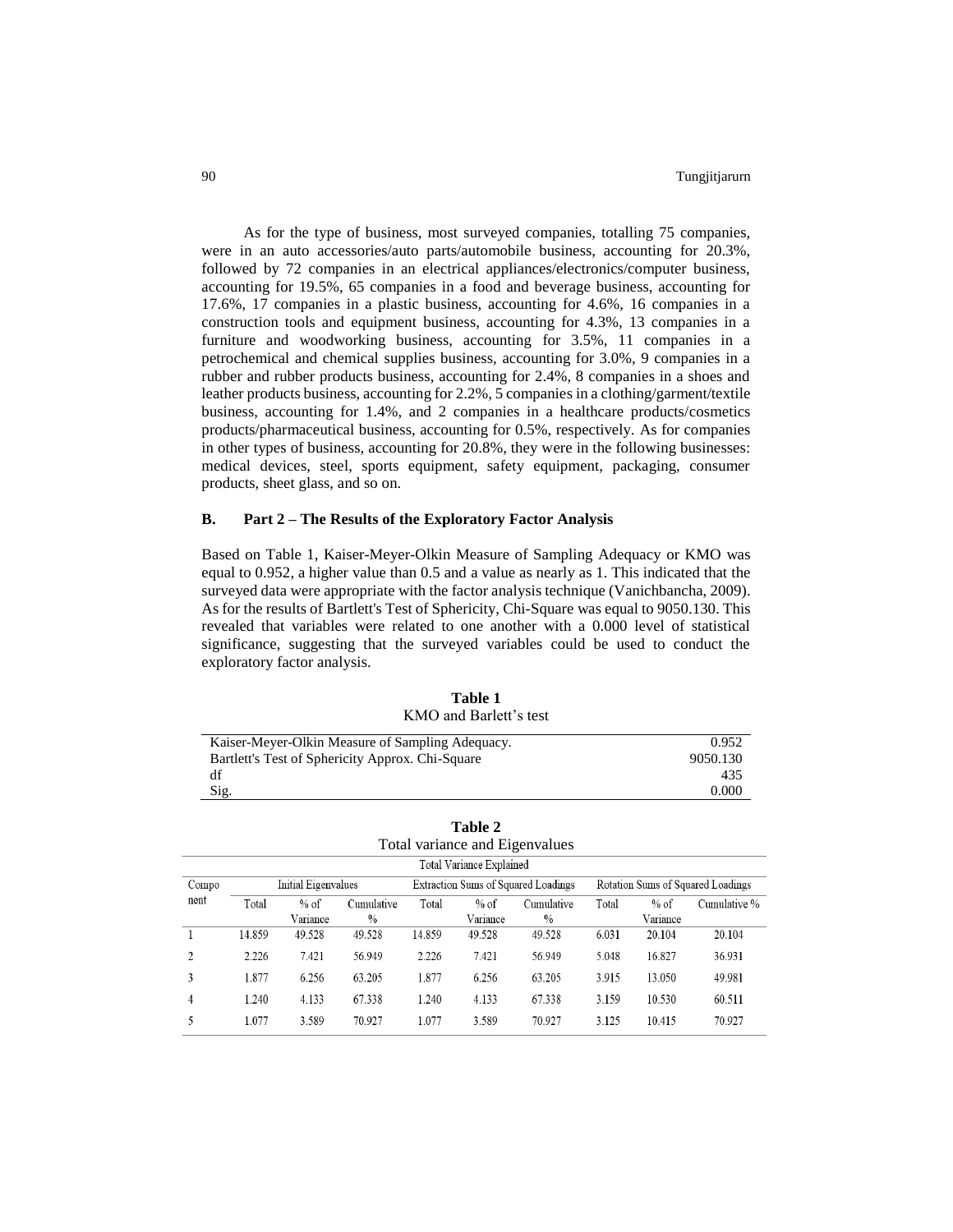As shown in Table 2, based on the factor analysis by exploring total variance explained with Eigenvalues of more than 1, it was found that the factors consisted of 5 factors, with a total of 30 variables. Cumulative variance reached 70.927%, being higher than 60% that met with the criteria of determining the number of factors (Kaiwan, 2013). In case of the Varimax rotation, the factor loading saw changes as shown in Table 3. A total of 30 variables could be allocated to 5 factors.

|             | Classification of factors after the Varimax rotation |                |      |                |      |
|-------------|------------------------------------------------------|----------------|------|----------------|------|
|             | Factor                                               |                |      |                |      |
|             | 1                                                    | $\mathfrak{2}$ | 3    | $\overline{4}$ | 5    |
| Variable 21 | .750                                                 | .228           | .233 | .131           | .211 |
| Variable 23 | .741                                                 | .222           | .305 | .268           | .113 |
| Variable 25 | .697                                                 | .180           | .216 | .181           | .156 |
| Variable 20 | .693                                                 | .222           | .372 | .191           | .188 |
| Variable 19 | .616                                                 | .244           | .460 | .149           | .215 |
| Variable 24 | .612                                                 | .199           | .338 | .295           |      |
| Variable 12 | .602                                                 | .355           |      | .298           | .135 |
| Variable 22 | .586                                                 |                | .260 | .105           | .295 |
| Variable 9  | .538                                                 | .426           | .436 | .127           | .130 |
| Variable 18 | .534                                                 | .294           | .197 | .383           | .221 |
| Variable 11 | .309                                                 | .798           |      | .110           | .154 |
| Variable 13 | .282                                                 | .777           |      | .121           | .181 |
| Variable 14 | .170                                                 | .731           | .309 | .193           | .142 |
| Variable 16 |                                                      | .729           | .320 |                | .200 |
| Variable 15 | .165                                                 | .717           | .393 | .241           |      |
| Variable 18 | .198                                                 | .660           | .441 |                | .117 |
| Variable 17 | .529                                                 | .631           |      | .148           | .101 |
| Variable 30 | .310                                                 | .267           | .707 | .112           | .179 |
| Variable 28 | .426                                                 | .155           | .706 | .208           | .157 |
| Variable 29 | .487                                                 | .210           | .654 | .191           | .187 |
| Variable 27 | .380                                                 | .314           | .645 | .236           | .212 |
| Variable 26 | .466                                                 | .387           | .546 | .172           | .112 |
| Variable 2  | .148                                                 | .150           | .243 | .785           | .135 |
| Variable 3  | .309                                                 | .177           |      | .746           | .253 |
| Variable 1  | .391                                                 |                |      | .682           | .248 |
| Variable 4  | .153                                                 | .215           | .291 | .654           | .277 |
| Variable 5  | .142                                                 | .125           | .140 | .223           | .846 |
| Variable 6  | .231                                                 |                | .101 | .248           | .835 |
| Variable 7  | .164                                                 | .409           | .149 | .126           | .727 |
| Variable 8  | .310                                                 | .178           | .256 | .318           | .581 |

**Table 3** Classification of factors after the Varimax rotation

Based on the above 5 factors, variables in each factor were sorted by the factor loading, and each factor was named as shown in Table 4.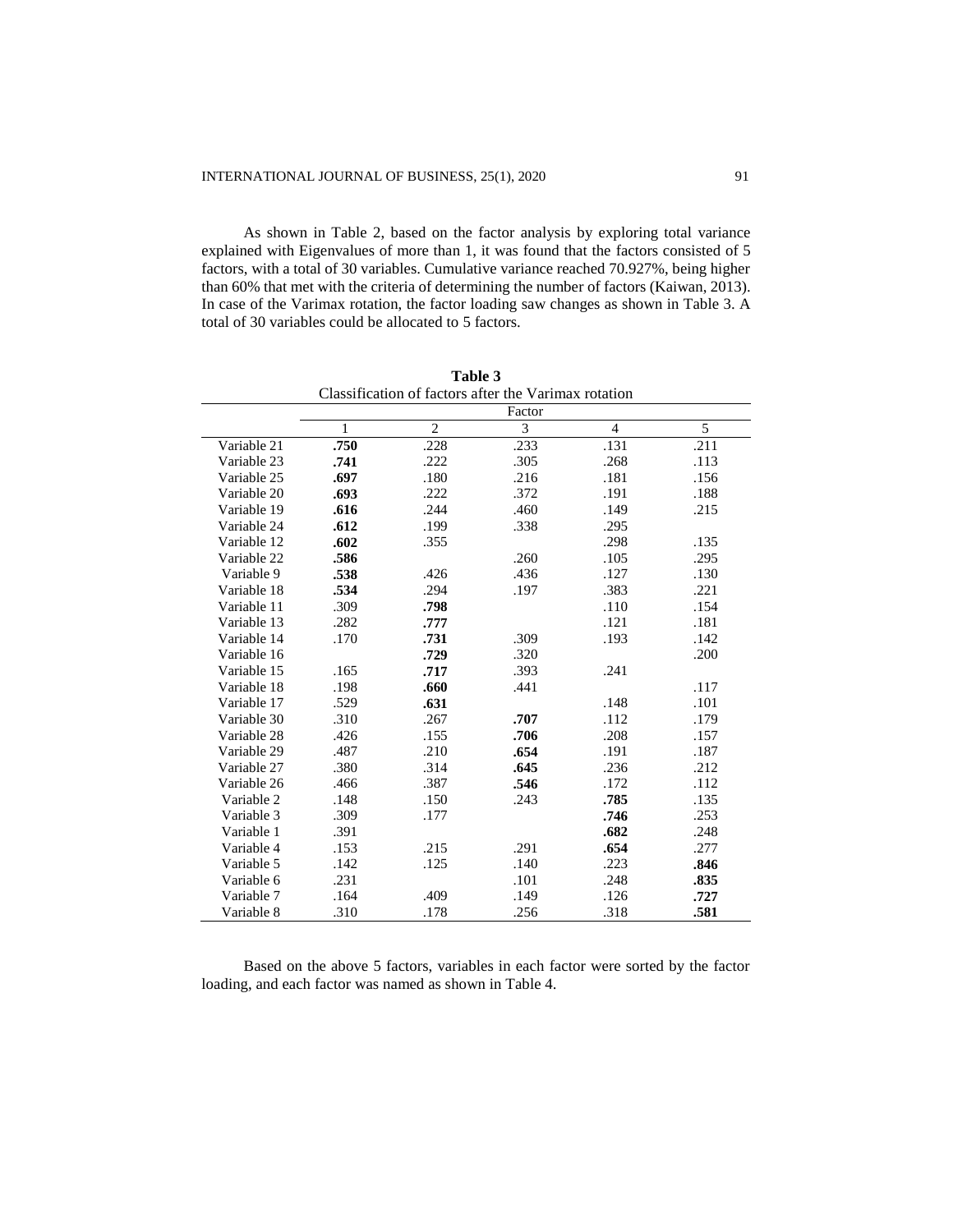|                       | Summary of variables in each factor                                                             |
|-----------------------|-------------------------------------------------------------------------------------------------|
| Factor                | Variable (factor loading)                                                                       |
| Demand management     | 1. Build good relationship between organizations and customers or                               |
|                       | suppliers. $(.750)$                                                                             |
|                       | 2. Effective management system of the customer service. (.741)                                  |
|                       | 3. Completeness of purchase orders, including quantity, type of                                 |
|                       | product, document, and delivery date. (.697)                                                    |
|                       | 4. Communication skills between organizations and customers or                                  |
|                       | suppliers. $(.693)$                                                                             |
|                       | 5. Coordination skills within and outside the organization. (.616)                              |
|                       | 6. Good after-sales service system. (.612)                                                      |
|                       | 7. Ability to manage transportation in response to customers'                                   |
|                       | changing requirements. (.602)                                                                   |
|                       | 8. Reduced number of complaints against logistics services,                                     |
|                       | management of complaints. (.586)<br>9. Information of the organization is accurate, timely, and |
|                       | convenient for use. (.538)                                                                      |
|                       | 10. Ability of the logistics system to deal with unexpected incidents.                          |
|                       | (.534)                                                                                          |
| Value creation        | 1. Ability of the order-picking system to be adjustable in line with                            |
|                       | new purchase orders or in priority order. (.798)                                                |
|                       | 2. Ability of the order-costing model to be adjustable in line with                             |
|                       | customers' requirements. (.777)                                                                 |
|                       | 3. Ability of the logistics system to offer better logistics services.                          |
|                       | (.731)                                                                                          |
|                       | 4. Packaging innovation. (.729)                                                                 |
|                       | 5. Use machines, tools, or equipment with modern technologies at                                |
|                       | work in order to enhance work efficiency. (.717)                                                |
|                       | 6. Information sharing. (.660)                                                                  |
|                       | 7. Ability to store inventory that matches customers' demands.                                  |
|                       | (.631)                                                                                          |
| Measurement of        | 1. Do benchmarking to compare organizational performance with                                   |
| logistics performance | industrial standards (.707)                                                                     |
|                       | 2. The organization has improved performance in each assessed unit                              |
|                       | over the past 5 years (.706)                                                                    |
|                       | 3. Any person in charge of measurement understands indicators                                   |
|                       | used to measure performance in each unit (.654)                                                 |
|                       | 4. Logistics performance indicators are accurate and appropriate                                |
|                       | with measurement in various activities (.645)                                                   |
|                       | 5. Good quality of information used to measure performance (.546)                               |
| Delivery              | 1. Speedy delivery. (.785)<br>2. Reliable delivery. (.746)                                      |
|                       | 3. On-time delivery. (.682)                                                                     |
|                       | 4. Coverage of goods distribution. (.654)                                                       |
| Cost                  | 1. Cost of logistics workforce (.846)                                                           |
|                       | 2. Cost of transportation. (.835)                                                               |
|                       | 3. Cost of inventory. (.727)                                                                    |
|                       | 4. Cost of goods distribution (.581)                                                            |
|                       |                                                                                                 |

**Table 4**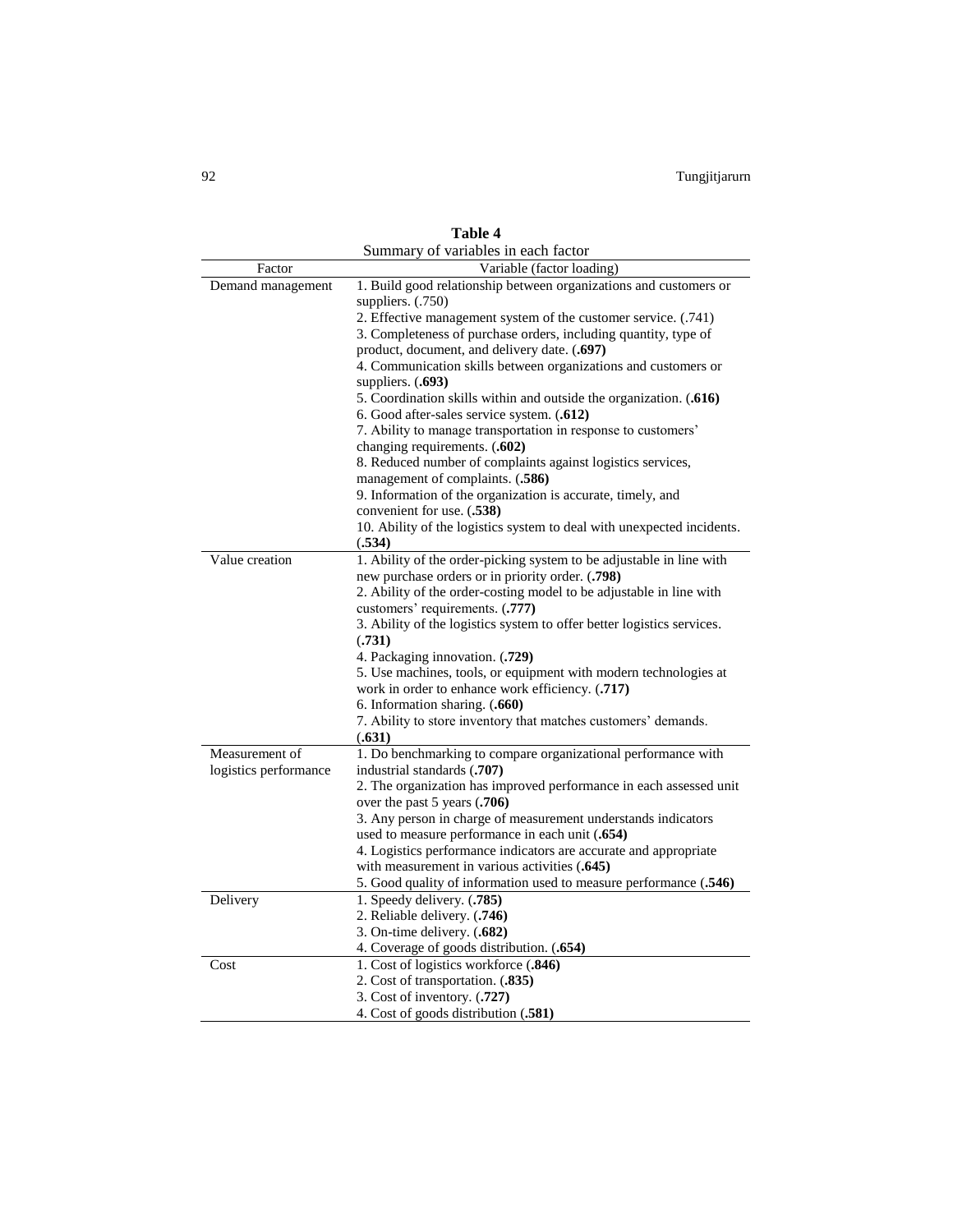# **V. CONCLUSION AND RECOMMENDATIONS**

This research explored the critical factors of logistics capabilities of manufacturing companies in Chonburi province, Thailand, comprising 370 samples. Based on the exploratory factor analysis, 5 factors and 30 variables could be identified as described below.

The 1<sup>st</sup> factor "Demand Management" was the most significant factor which could explain 49.528% of the variance. Therefore, executives in the supply chain had to focus more on developing this kind of capability. According to the factor analysis, it was found that the demand management capability was related to variables in relation to quality and logistics services, as well as completeness of purchase orders, including quantity, type of product, document, and delivery date, information of the organization which was accurate, timely, and convenient for use, effective management system of the customer service, good after-sales service system, and reduced number of complaints against logistics services. These variables were consistent with the study of Morash et al. (1996) and Mentzer et al. (2004).

Moreover, the study of Mentzer et al. (2004) stated that the demand management capability also involved the ability to adapt to unpredictable situations or so called flexibility, and the ability to fulfil specific customers' requirements or so called responsiveness. This was consistent with the outcomes of variables, i.e., the ability of the logistics system to manage unexpected incidents, and the ability to manage transportation in line with customers' changing requirements, respectively.

However, unlike the past studies, the factor of demand management capability found new variables, namely, building good relationship between organizations and customers or suppliers, communication skills between organizations and customers or suppliers, and coordination skills within and outside the organization. The variable of building good relationship between organizations and customers or suppliers occupied the factor loading at most (Factor Loading  $= 0.750$ ). The said variable was in accordance with the study of Yu et al. (2017) which stated that the relationship satisfaction was related to good relationships at work so as to achieve the work outcome efficiently. The relationship satisfaction was within the quality logistics services which served as a key component of the demand management capability. Moreover, the study of Mentzer et al. (2004) also reported that the coordination skills within and outside the organization was considered a key component of the demand management capability as well. Similarly, the study of Gambetti and Giovanardi (2013) on communication for supply chain management revealed that the communication took a significant role in enhancing efficiency of organizational operations and supply chain. Furthermore, efficient communication would help raise the quality of services. In this regard, communication also involved the relationship development and coordination within and outside the organization (Mohr et al., 1996). Therefore, new variables included in this factor had impacts on the demand management capability of the organization.

The 2<sup>nd</sup> factor "Value Creation" was the second most significant new factor which could explain 7.421% of the variance. According to the factor analysis, it was found that the variables in this factor consisted of 2 items, namely, flexibility, and innovation and technology. The flexibility would include the ability of the order-picking system to be adjustable in line with new purchase orders, the ability of the order-costing model to be adjustable in line with customers' requirements, and the ability to store inventory that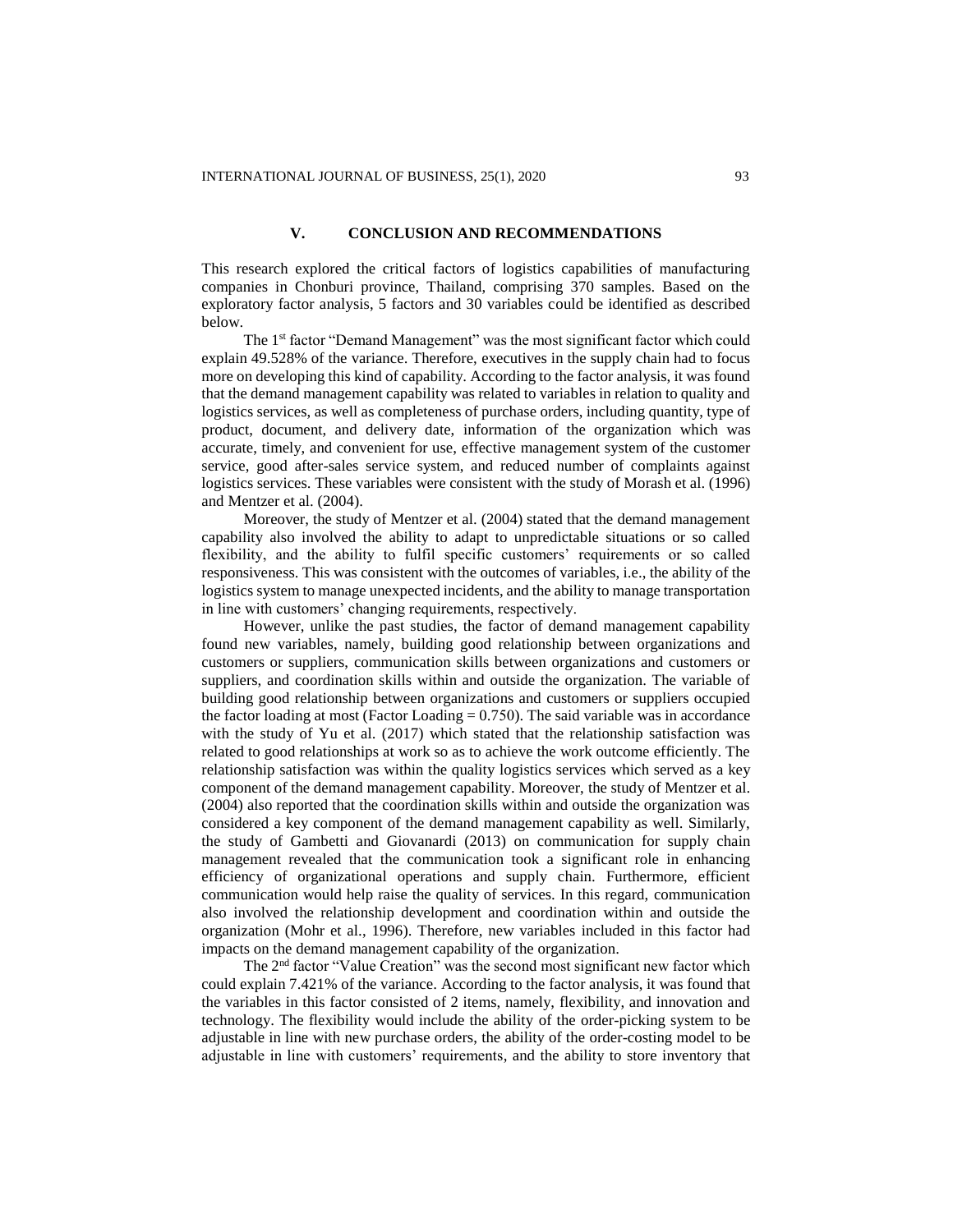matches customers' demands. Meanwhile, the innovation and technology involved the ability of the logistics system to offer new better logistics services, packaging innovation, and use of machines, tools, or equipment with modern technologies at work in order to enhance work efficiency.

The researcher found that the aforementioned 2 items were consistent with "Value Creation." Priem (2007) stated that "Value creation was associated with the innovation which generated or added value to consumption of consumers." Cosso-Silva et al. (2016) mentioned that "Value creation was the initiatives of both organizations and customers in creating new invention, and new approaches to support the process of mutual value creation." Schumpeter (1934) as cited by Dominguez-Pe´ry et al. (2013) stated that value creation was usually discussed under the logic of the innovation and technology. Thus, the innovation and technology could be a part of value creation in the viewpoint of both customers and organizations. As for the flexibility, it was defined as the ability to change or adjust to fulfill customers' requirements (Naim et al., 2010; Fawcett et al., 1997; Lorenzinia et al., 2018). In this regard, the researcher found that the variables in this study were the ability of the order-picking system to be adjustable in line with new purchase orders, the ability of the order-costing model to be adjustable in line with customers' requirements, and the ability to store inventory that matches customers' demands. These variables were consistent with the study of Oh et al. (2015) which reported 4 types of value creation as follows: (1) Standard-type value creation; (2) Customized-type value creation; (3) Solution co-creation-type value creation; (4) Solution option-type value creation. The variables in terms of the flexibility in this study belonged to (2) Customized-type value creation, i.e., to create value for customers by providing tailormade products and services to fulfill customers' demands. Such process required an exchange of knowledge and skills between customers and organizations. Therefore, apart from the ability to fulfill customers' changing requirements, the information sharing within and outside the organization also served as a significant variable for creating value to customers and organizations. In addition, the information sharing in the organization did not only provide helpful information for operations and competitions, such as marketing, price, and sales promotion, but also encouraged manufacturers to adopt ideas or feedbacks of customers so as to further improve and develop new innovative products and services in order to fulfill customers' requirements more specifically (Lin and Germain, 2004 and Dean and Evan, 1994 cited in Lin et al., 2010). Accordingly, the study of Lin et al. (2010) revealed that the information sharing positively affected the innovation capability. For the aforementioned reasons, the researcher renamed this new factor as "Value Creation Capability".

Furthermore, according to the Third National Logistics Development Strategy (2017-2021), the third strategy titled the development of contributing factors to logistics described the intention to encourage Thai industries to conduct research and development on logistics technologies, create own innovation, and enhance efficiency of the national logistics system. This was in accordance with the analysis results of the  $2<sup>nd</sup>$  factor "Value" Creation Capability". Therefore, manufacturers should fully put emphasis on this factor.

The 3rd factor "Measurement of Logistics Performance" could explain 6.256% of the variance. According to the factor analysis, it was found that the items related to the measurement of logistics performance consisted of the following: Do benchmarking to compare organizational performance with industrial standards; improve performance in each assessed unit over the past 5 years; the researcher gained understanding about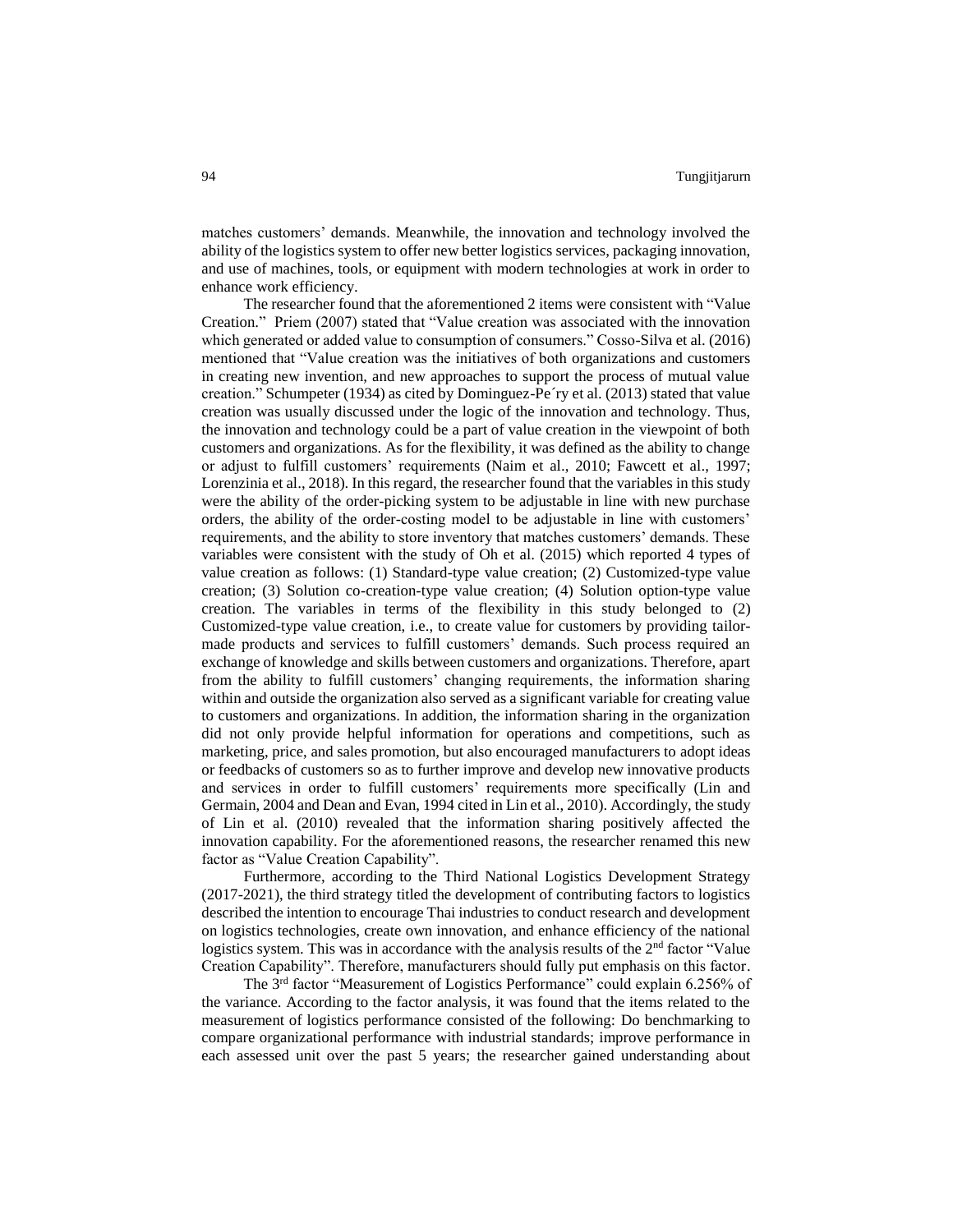indicators used to measure performance in each unit; the indicators of logistics performance were accurate and appropriate with the measurement in various activities; and the information was of good quality for the measurement of performance. It was found that all variables from the factor analysis were consistent with the study of Shang (2004) which revealed that the measurement of logistics performance capability could affect organizational performance, comprising both general measurement and benchmarking. Also, this was in accordance with the study of Fawcett and Copper (1998) which stated that the measurement of logistics performance was very significant to organizational success. This indicated the importance of the development of this capability made by the organization.

The 4<sup>th</sup> factor "Delivery" could explain 4.133% of the variance. According to the factor analysis, it was found that the items related to the delivery consisted of speedy delivery, reliable delivery, on-time delivery, and coverage. This was similar to several studies (Morash et al., 1996; Lu and Yang, 2006; Fawcett et al., 1997; Sarmiento et al., 2016) which found that the delivery capability indicated that the organization was outstanding and competitive.

The 5<sup>th</sup> factor "Cost" could explain 3.589% of the variance. According to the factor analysis, it was found that the items related to the cost consisted of the cost of logistics workforce, the cost of transportation, the cost of inventory, and the cost of goods distribution. This was consistent with several studies which used the cost to measure the organizational capability (Morash, 2001; Esper et al., 2007; Fawcett et al., 1997; Cho et al., 2008) since the cost capability could affect the improvement of organizational performance (Chavez et al., 2017). Therefore, many organizations put emphasis on the development of this capability in order to ensure competitiveness.

The classification of all 5 factors could reflect the attitudes of industrial business operators in Thailand toward the development of logistics personnel to be made in line with the logistics capability as required by the organization.

The recommendations for future research are provided as follows: (1) The researcher could use this study as a basis to develop other related variables, especially new variables in the 1st factor and new factors found in this study so as to further develop the body of knowledge on the logistics capability; and (2) The researcher could use this study as a basis to analyze the casual model related to the logistics capability.

#### **REFERENCES**

- Barney, J., 1991, "Firm Resources and Sustained Competitive Advantage", *Journal of Management*, 17(1), 99-120.
- Boonpattarakan, A., 2012, "Competitive Capabilities of Thai Logistics Industry: Effects on Corporate Image and Performance." *International Journal of Business and Management*, 7(5), 19-30.
- Bowersox, D.J., T.P. Stank, and P.J. Daugherty, 1999, "Lean Launch: Managing Product Introduction Risk through Response-Based Logistics," *Journal of Product Innovation Management*, 16(6), 557-568.
- Chavez, R., W. Yub, M.A. Jacobs, and M. Feng, 2017, "Manufacturing Capability and Organizational Performance: The Role of Entrepreneurial Orientation," *International Journal of Production Economics*, 184, 33-46.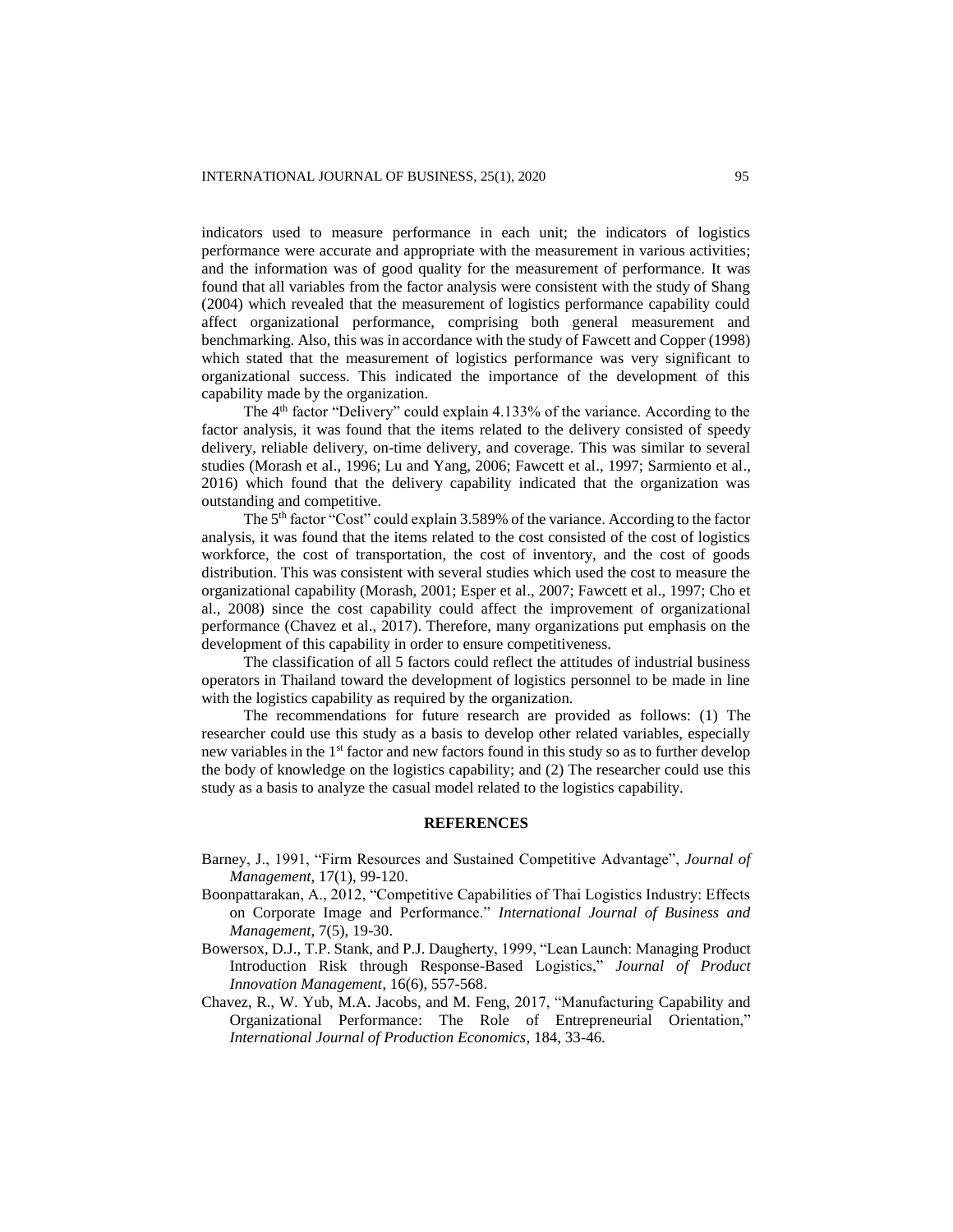- Cho, J.J., J. Ozment, and H. Sink, 2008, "Logistics Capability, Logistics Outsourcing and Firm Performance in An E‐ Commerce Market*," International Journal of Physical Distribution & Logistics*, 38(5), 336-359.
- Cossío-Silva, F.J., M.A. Revilla-Camacho, M. Vega-Vázquez, and B. Palacios-Florencio, 2016, "Value Co-Creation and Customer Loyalty," *Journal of Business Research*, 69, 1621–1625.
- De Martino, M., L. Errichiello, A. Marasc, and A. Morvillo, 2013, "Logistics Innovation in Seaports: An Inter-Organizational Perspective," *Research in Transportation Business & Management*, 8, 123-133.
- Dean, J.W., and J.R. Evan, 1994, *Total Quality Management, Organization, and Strategy*, West Publishing, Minneapolis, MN.
- Dominguez-Pe´ry, C., B. Ageron, and G. Neubert, 2013, "A Service Science Framework to Enhance Value Creation in Service Innovation Projects: An RFID Case Study," *International Journal of Production Economics*, 141, 440-451.
- Esper, T.L., B.S. Fugate, and B. Davis-Sramek, 2007, "Logistics Learning Capability: Sustaining the Competitive Advantage Gained through Logistics Leverage," *Journal of Business Logistics*, 28 (2), 57-81.
- Fawcett, S.E., and M.B. Cooper, 1998, "Logistics Performance Measurement and Customer Success," *Industrial Marketing Management*, 27, 341-357.
- Fawcett, S.E., S. Stanley, and S. Smith, 1997, "Developing Logistics Capabilities to Improve the Performance of International Operations," *Journal of Business Logistics*, 18(2), 101-127.
- Gallon, M., M. Harold, and D. Coates, 1995, "Putting Core Competency Thinking into Practice," *Research Technology Management*, 20-28.
- Gambetti, R.C., and M. Giovanardi, 2013, "Re-Visiting the Supply Chain: A Communication Perspective," *Corporate Communications: An International Journal*, 18(4), 390-416.
- Gligor, D.M., and M.C. Holcomb, 2012, "Understanding the Role of Logistics Capabilities in Achieving Supply Chain Agility: A Systematic Literature Review," *Supply Chain Management: An International Journal*, 17(4), 438-453.
- Hartmann, E., and A. De Grahl, 2011, "The Flexibility of Logistics Service Providers and its Impact on Customer Loyalty: An Empirical Study," *Journal of Supply Chain Management*, 47(3), 63-85.
- Ho, L.H., and P.Y. Chang, 2015, "Innovation Capabilities, Service Capabilities and Corporate Performance in Logistics Services," *The International Journal of Organizational Innovation*, 7(3), 24-33.
- Jie, W., and W. Zefu, 2013, "Firm Capabilities and The Performance in Regional Polarization," *Management Decision*, 51(8), 1613-1627.
- Kaiwan, Y., 2013, *Multivariate Statistical Analysis of Research*, 1st edition, Bangkok, Chulalongkorn.
- Kuo, S.Y., P.C. Lin, and C.S. Lu, 2017, "The Effects of Dynamic Capabilities, Service Capabilities, Competitive Advantage, and Organizational Performance in Container Shipping," *Transportation Research*, 95, 356-371.
- Lin, R.J., R.H. Chen, and K.K.S. Chiu, 2010, "Customer Relationship Management and Innovation Capability: An Empirical Study," *Industrial Management and Data Systems*, 110(1), 111-133.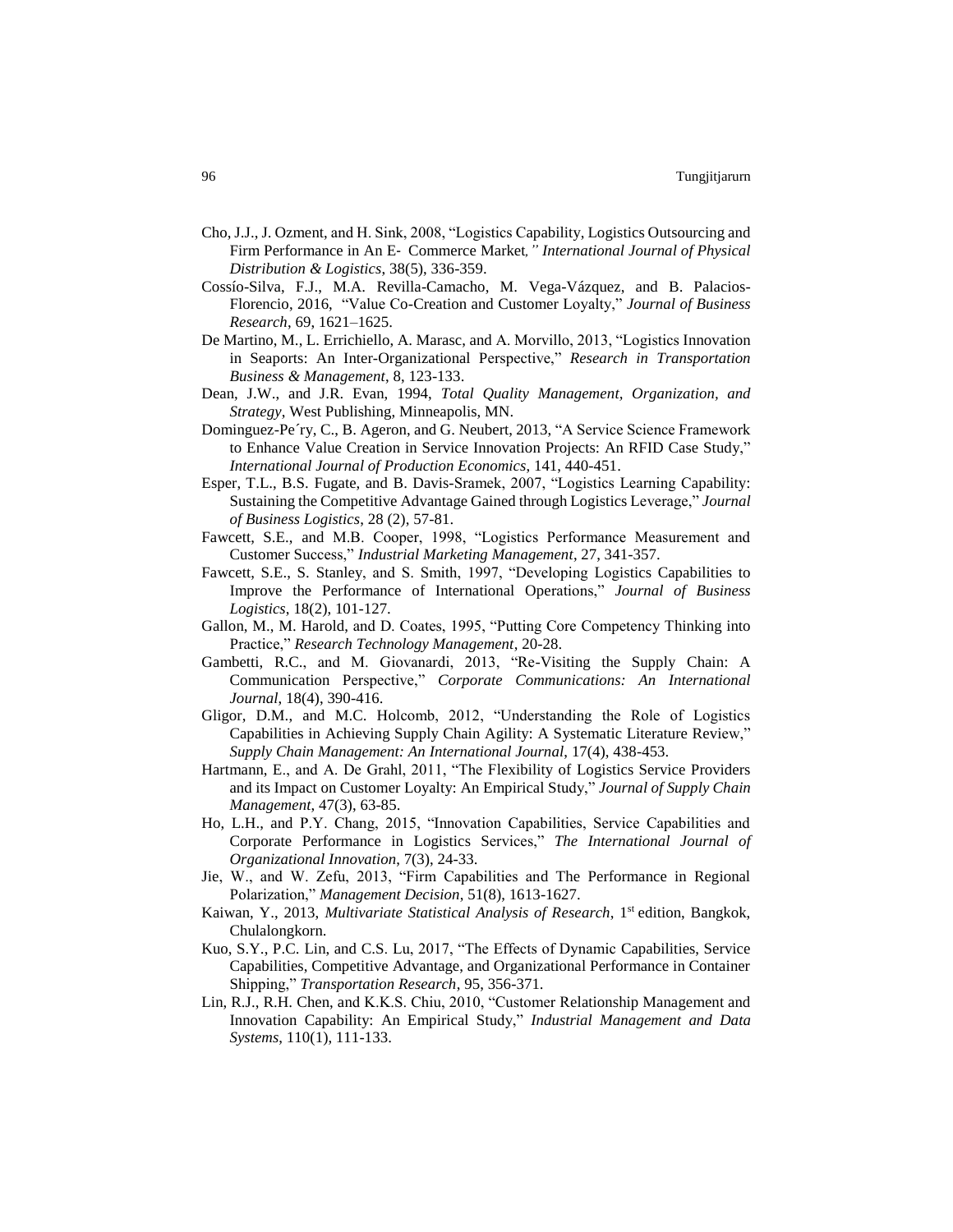- Lin, X., and R. Germain, 2004, "Antecedents to Customer Involvement in Product Development: Comparing US and Chinese Firms," *European Management Journal*, 22(2), 244-255.
- Lin, Y., S. Ma, and L. Zhou, 2012, "Manufacturing Strategies for Time Based Competitive Advantages," *Industrial Management & Data Systems*, 112(5), 729- 747.
- Liu, C.L., and A.C. Lyons, 2011, "An Analysis of Third-Party Logistics Performance and Service Provision," *Transportation Research*, 47(4), 547-570.
- Liu, L., and D. Luo, 2012, "Effects of Logistics Capabilities on Performance in Manufacturing Firms," *Contemporary Logistics*, (9)8, 8-14.
- Lorenzinia, G.C., R. Mostaghelb, and D. Hellström, 2018, "Drivers of Pharmaceutical Packaging Innovation: A Customer-Supplier Relationship Case Study," *Journal of Business Research*, 88, 363-370.
- Lu, C.S., and C.C. Yang, 2006, "Evaluating Key Logistics Capabilities in International Distribution Center Operators in Taiwan," *Transportation Journal*, 45(4), 9-27.
- Mentzer, J.T., S. Min, and L.M. Bobbitt, 2004, "Toward A Unified Theory of Logistics," *International Journal of Physical Distribution & Logistics Management*, (34)8, 606- 627.
- Mohr, J.J., R.J. Fisher, and J.R. Nevin, 1996, "Collaborative Communication in Inter Firm Relationships: Moderating Effects of Integration and Control," *Journal of Marketing*, 60(3), 103-115.
- Morash, E., C. Dröge, and S. Vickery, 1996, "Strategic Logistics Capabilities for Competitive Advantage and Firm Success," *Journal of Business Logistics*, 17(1), 1- 22.
- Morash, E.A., 2001, "Supply Chain Strategies, Capabilities and Performance," *Transportation Journal*, 41(1), 37-54.
- Naim, M., G. Aryee, and A. Potter, 2010, "Determining A Logistics Provider's Flexibility Capability," *International Journal of Production Economics*, 127, 39-45.
- O'Regan, N., and A. Ghobadian, 2004, "The Importance of Capabilities for Strategic Direction and Performance," *Management Decision*, 42(2), 292-313.
- Oh, E.T., K.M. Chen, L.M. Wang, and R.J. Liu, 2016, "Value Creation in Regional Innovation Systems: The Case of Taiwan's Machine Tool Enterprises," *Technological Forecasting & Social Change*, 100, 118-129.
- Pasunon, P., 2007, "Sample Size Calculation Based on Yamane (1967)," *Parichart Journal*, 19(1), 56-70.
- Pisitkasem, P., 2016, "Effects of Logistics Capability on Efficiency of Automotive Parts Industry in Thailand," *Proceedings of the 25th International Academic Conference,*  International Institute of Social and Economic Sciences, 372-380.
- Priem, R.L., 2007, "A Consumer Perspective on Value Creation," *Academy of Management Review*, 32(1), 219-235.
- Rajapathirana, R.P. J, and Y. Hui, 2018, "Relationship between Innovation Capability, Innovation Type, and Firm Performance," *Journal of Innovation and Knowledge*, 3, 44-55.
- Ralston, P.M., S.J. Grawe, and P.J. Daugherty, 2013, "Logistics Salience Impact on Logistics Capabilities and Performance," *The International Journal of Logistics Management*, 24(2), 136-152.